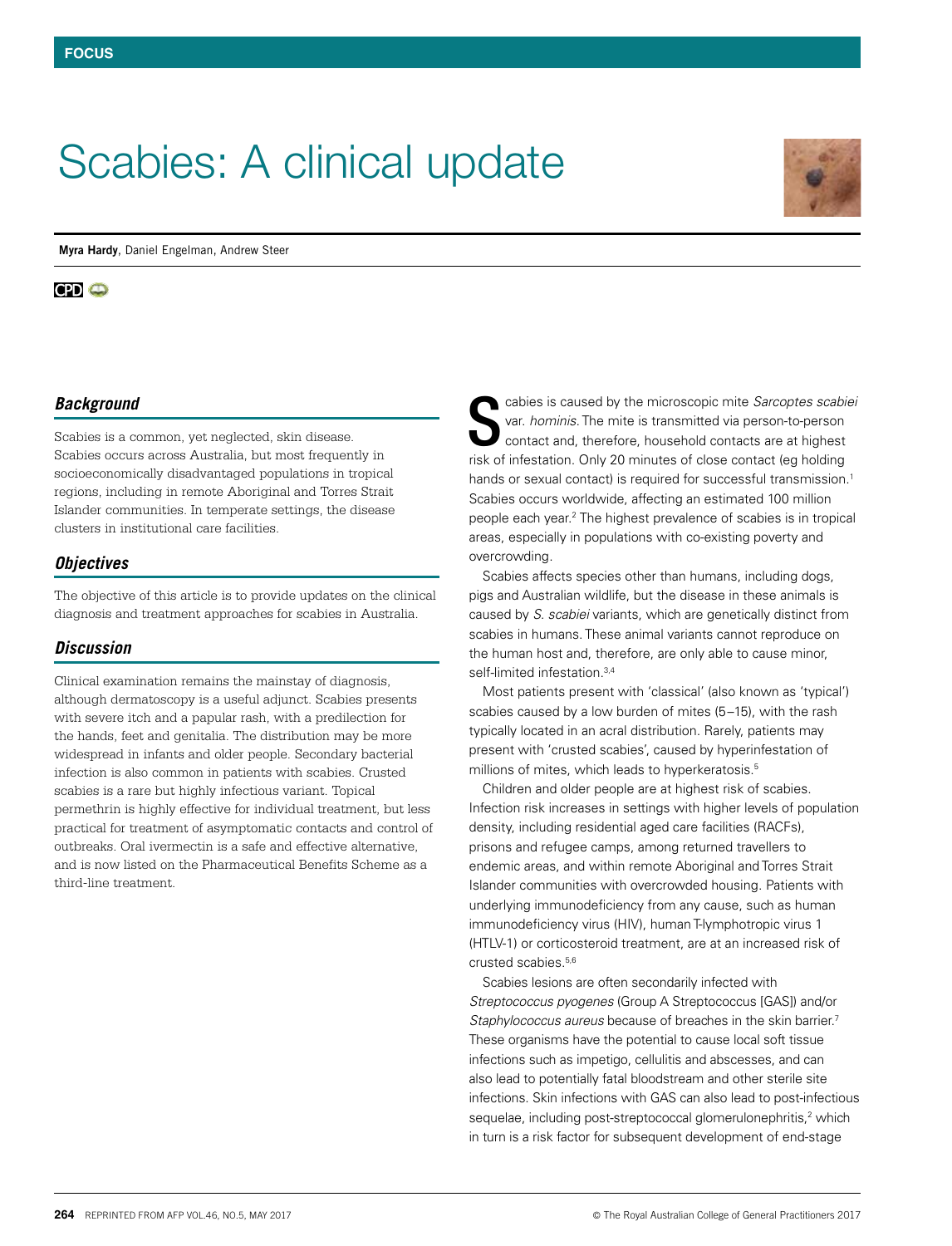renal failure.8 A link has also been proposed between GAS impetigo and acute rheumatic fever, especially among remote Aboriginal and Torres Strait Islander peoples, although this has yet to be proven.<sup>9</sup>

## Clinical features

The symptoms of scabies infection are caused by the host allergic response to the mite. After the first infestation, there is a delay of up to six weeks before symptoms begin to develop. Subsequent infections become apparent earlier after exposure.<sup>5</sup>

The clinical features of classical scabies are papules or burrows in typical locations, including the web spaces of the fingers and toes, wrists, buttocks, breasts in females, and genitals (Figure 1). Young children and older people may have more widespread involvement, including palms, soles and scalp. Scabies is intensely itchy, affecting the body and limbs, but usually sparing the head and neck (except in infants). The itch is worst at night. Skin breaches from mite burrows and the excoriation from scratching the itch often result in co-existing bacterial skin infection, up to 79% in some studies.10 Bacterial skin infection should be considered when scabetic lesions have surrounding erythema, yellow crusting or pus (Figure 2). Crusted scabies is characterised by plaques and extensive scale and, in severe cases, deep fissures may develop. In contrast to classical scabies, crusted scabies may not be itchy.

The most obvious effects of scabies on an individual are the severe itch and subsequent sleep disturbance, both of which have an impact on school and work attendance and performance and, ultimately, affect the economic productivity of communities.<sup>11</sup> In addition, patients with scabies are at risk of secondary bacterial infection with all of its potential complications as described above.

## **Diagnosis**

Diagnosis is usually made on the basis of clinical features alone. Multiple household members with itch should raise suspicion of scabies. For cases that do not have the typical distribution or

appearance, the diagnosis can be more challenging. Applying ink from a pen over a burrow entrance can confirm its presence as ink tracks along the burrow.<sup>12</sup> Dermatoscopy can be used to identify the characteristic 'delta sign', representing the mite's mouth parts, and the 'jet with contrail pattern' representing a mite and its burrow.13 Definitive diagnosis can be made by taking a skin scraping for analysis under light microscopy. The finding of the mite, its eggs or faecal pellets are diagnostic for scabies.<sup>5</sup> However, dermatosocopy and skin scrapings may not be feasible in many settings. A response to empirical treatment also supports the diagnosis.

Diagnosis of crusted scabies requires confirmation by skin scrapings because of the intensity of treatment and public health implications. The extensive scale and high burden of mites makes specimen collection easier, and identification with magnification more sensitive.

## Differential diagnoses

Practitioners should consider other differential diagnoses that may mimic classical scabies, including insect bites, other infections and inflammatory or immune-mediated dermatological conditions (Table 1). Possible differential diagnoses for crusted scabies include other conditions that present with extensive scale, such as psoriasis and seborrheic dermatitis.

## Management General considerations

The delay between infection and symptoms results in many asymptomatic, yet infected, household contacts of the index case at time of first diagnosis. Therefore, it is important in all instances to treat household contacts of cases. The risk of re-infestation is high if contacts are not treated, especially if contacts are infants or young children.<sup>14</sup>

Once scabies treatment has commenced, it is common, and almost expected, for itch to increase over a period of a few days. It is important to advise patients about this phenomenon to avoid



Figure 1. Classical interdigital papular rash consistent with scabies



Figure 2. Infected scabies in an infant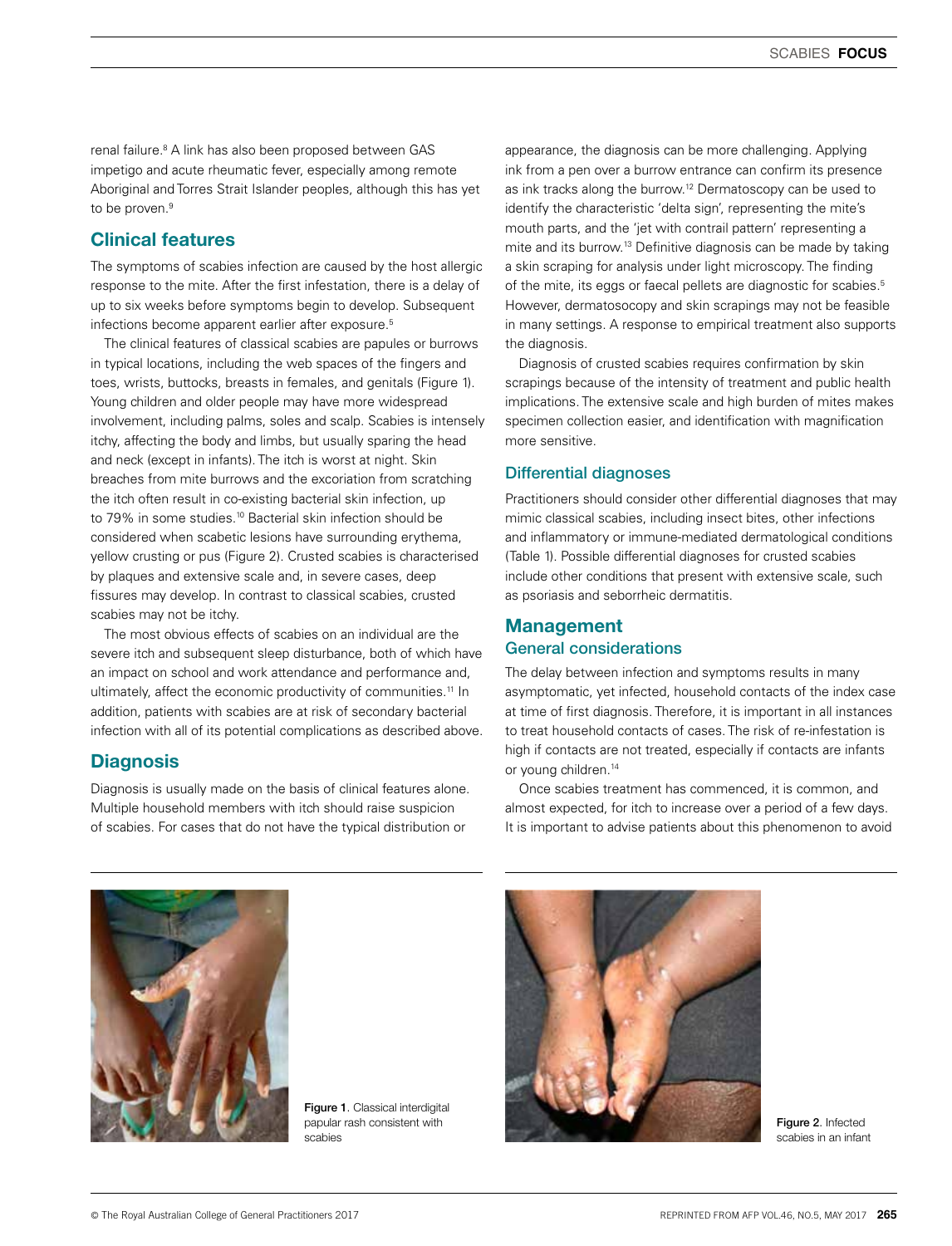the perception of treatment failure. The itching associated with a scabies infestation can be managed with moisturisers, mild topical corticosteroids or oral antihistamines. If scabies treatment has been successful, all symptoms, including itch, will generally resolve by four weeks.<sup>5</sup> Intensively pruritic, persistent nodules occasionally occur for months after successful treatment, most likely representing a hypersensitivity reaction to retained mite antigens.

#### Treatment options for classical scabies

The mainstay of treatment for classical scabies is a topical agent (Table 2). First-line treatment for scabies is topical permethrin 5% cream, which should be applied to the whole body (excluding the head and neck in patients other than infants) and washed off after eight hours. All household contacts should be treated at the same time. If the first application is thorough, then no repeat dose is required, as permethrin is active against all stages of the parasite's life cycle. If symptoms persist, we recommend a repeat application 7–14 days after the first treatment. Permethrin is highly effective and generally well tolerated, but success may be hindered by non-adherence of asymptomatic contacts,

inadequate application or by incidental washing off of the therapy. Benzyl benzoate 25% is the second-line topical agent. It commonly causes skin irritation, and should be diluted with water for children and infants (Table 2). It is applied and then left for 24 hours before being washed off.

Ivermectin is a macrocyclic lactone antiparasitic derived from fermentation products of the bacterium *Streptomyces avermitilis*. 15 It has very broad antiparasitic activity, including against onchocerciasis (river blindness), lymphatic filariasis and soil-transmitted helminths.<sup>15</sup> The use of ivermectin in mass drug administration campaigns against these diseases has been hailed as one of the world's great public interventions, recognised by the awarding of the 2015 Nobel Prize in Physiology or Medicine to the discoverers of ivermectin. The drug is active against the scabies mite, but not its eggs, and has a short half-life of 12-56 hours.<sup>16</sup> Therefore, repeat dosing 7–14 days after the first dose is required to kill newly hatched mites. Ivermectin is the only currently available oral agent that is effective against scabies. However, alternative oral agents with longer duration of action are currently under active investigation, with the related drug moxidectin appearing to be highly promising.<sup>17</sup>

| Table 1. Differential diagnoses of classical scabies <sup>13</sup> |                     |                    |                    |  |  |  |
|--------------------------------------------------------------------|---------------------|--------------------|--------------------|--|--|--|
| <b>Insect bites</b>                                                | <b>Infections</b>   | <b>Dermatitis</b>  | Immune-mediated    |  |  |  |
| <b>Mosquitos</b>                                                   | <b>Folliculitis</b> | Eczema             | Papular urticarial |  |  |  |
| Midges                                                             | Impetigo            | Contact dermatitis | Bullous pemphigoid |  |  |  |
| Fleas                                                              | Tinea               |                    | Pityriasis rosea   |  |  |  |
| <b>Bedbugs</b>                                                     | Viral exanthems     |                    |                    |  |  |  |

| Table 2. Treatment of typical scabies |                        |                      |                |                                                                                                                                                                   |                                                   |  |  |
|---------------------------------------|------------------------|----------------------|----------------|-------------------------------------------------------------------------------------------------------------------------------------------------------------------|---------------------------------------------------|--|--|
| Age                                   | <b>Medication</b>      | <b>Brand names</b>   | Route          | Dose and administration                                                                                                                                           | Frequency                                         |  |  |
| First-line treatment                  |                        |                      |                |                                                                                                                                                                   |                                                   |  |  |
| Younger than<br>2 months of age       | Crotamiton             | Eurax                | <b>Topical</b> | Apply to whole body, wash off<br>after 24 hours                                                                                                                   | Repeat daily for three days                       |  |  |
| Older than<br>2 months of age         | Permethrin 5%          | Lyclear              | <b>Topical</b> | Apply to whole body, wash off<br>after eight hours                                                                                                                | Can repeat after 7-14 days<br>if ongoing symptoms |  |  |
| Second-line treatment                 |                        |                      |                |                                                                                                                                                                   |                                                   |  |  |
| Older than<br>6 months of age         | Benzyl benzoate<br>25% | Ascabiol<br>Benzemul | <b>Topical</b> | Dilute to 6.25% for infants 6<br>months to 2 years of age<br>Dilute to 12.5% for children<br>2-12 years of age<br>Apply to whole body, wash off<br>after 24 hours | Repeat once after 7-14 days                       |  |  |
| Third-line treatment                  |                        |                      |                |                                                                                                                                                                   |                                                   |  |  |
| 5 years of age<br>or older            | <b>Ivermectin</b>      | Stromectol           | Oral           | $200 \mu g/kg$<br>Contraindicated if <15 kg,<br>pregnant, or breastfeeding                                                                                        | Repeat once after 7-14 days                       |  |  |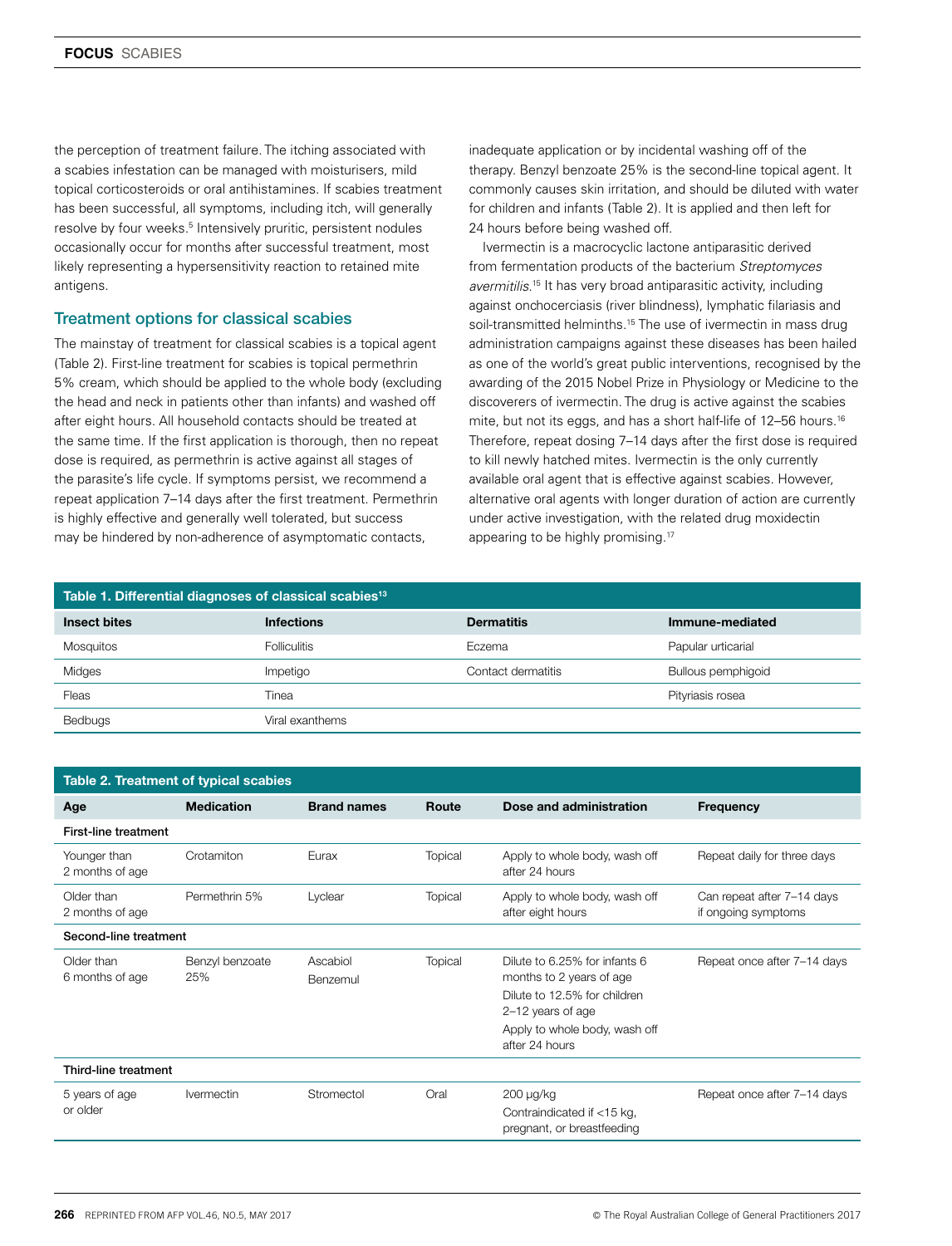The key advantage of ivermectin is its oral formulation, increasing the likelihood that household contacts will adhere to treatment. Adverse effects include itch, headache, dizziness, and abdominal and joint pain, but these are usually mild and transient.18 There have been concerns about neurotoxicity when ivermectin is used in some animals;19 however, it does not cross the blood–brain barrier in humans.<sup>20</sup> Nonetheless, due to current limited safety data, ivermectin is not recommended for use in children younger than 5 years of age or weighing less than 15 kg. Ivermectin is also not recommended for use in pregnant and breastfeeding women. Ivermectin is considered to be safe in older people, but should generally be avoided in the very elderly and frail. Ivermectin is now listed on the Pharmaceutical Benefits Scheme (PBS), with streamlined authority for treatment of classical scabies for patients who have failed sequential treatment with topical permethrin and benzyl benzoate used four weeks prior, or have a contraindication to topical treatment.

A Cochrane review, which evaluated randomised trials of scabies treatment, concluded that topical permethrin was the most effective agent, when treatment failure was used as the outcome measure.21 Single-dose ivermectin was more effective than most topical agents in direct comparisons. However, in the only study that made a direct comparison with permethrin, a single dose of ivermectin was less effective.<sup>22</sup> More recent data from a study of mass drug administration for scabies in Fiji found that ivermectin (two doses) was superior to mass drug administration using permethrin (two doses).<sup>18</sup> In this study, in the ivermectin arm, the prevalence of scabies fell by 94% (prevalence 32.1% at baseline to 1.9% at 12 months), compared with a fall of 62% in the permethrin arm (*P* <0.001).

#### Environmental measures for scabies infection

The role of transmission of scabies other than person-to-person transmission is controversial. Some authorities recommend hot laundering of clothes and bedsheets, and the use of aerosolised insecticides for furniture and carpets. While live mites have been recovered from the furniture of patients with scabies,<sup>23</sup> there is little evidence for the efficacy of environmental measures. Scabies mites are highly susceptible to dehydration away from the human host, surviving for only three days.<sup>1</sup> Human challenge studies in the first half of last century suggest that transmission from fomites is uncommon.<sup>24</sup> Further, the Fiji mass drug administration trial showed very high efficacy that was sustained out to two years without any environmental intervention.<sup>18</sup> Therefore, we suggest environmental cleaning for classical scabies is unnecessary, aside from institutional settings (see below).

## Treatment of associated impetigo

If impetigo is severe, topical scabies treatment may be intolerable, particularly with benzyl benzoate. Therefore, if the patient has significant secondary bacterial infection,

initial treatment with antibiotics and removal of crusts can be followed by topical scabies treatment. Flucloxacillin in adults and cephalexin in children (more palatable than flucloxacillin) are the preferred choice of antibiotics in non-remote settings where *S. aureus* is the most likely pathogen.<sup>25</sup> In remote settings, *S. pyogenes* is the primary driver of infection, and additional treatment options include short-course trimethoprimsulfamethoxazole or intramuscular benzathine penicillin G.<sup>26,27</sup> Trimethoprim-sulfamethoxazole is also recommended if methicillin resistant *S. aureus* is suspected or proven.

## Treatment of crusted scabies

While crusted scabies is rare, extensive skin involvement places patients at high risk for invasive bacterial infection, sepsis and mortality.26 Identification and treatment of this condition are also important as patients with crusted scabies are highly infectious and can perpetuate infestation within a community. If a case of crusted scabies is suspected, advice should be sought from a local expert. Treatment usually requires hospital admission for isolation and intensive treatment with a combination of topical scabicides, oral ivermectin and topical keratolytics. The frequency and duration of treatment are based on the severity at diagnosis.<sup>6</sup> Environmental measures are also required to prevent fomite transmission because of the excessive scale and mites that are shed.

# Public health considerations

Because of the prolonged asymptomatic phase, scabies is often spread from person-to-person before a diagnosis is made. Indeed, a scabies outbreak is indicative of transmission within the institution for at least several weeks. Widespread outbreaks may occur in closed communities, such as hospitals, RACFs and prisons, or areas where overcrowding is common. In these situations, involvement of the local public health unit, physicians, nursing staff, facility infection control and management is crucial in enabling a comprehensive and effective response.<sup>28</sup> There are a number of key elements to the public health management of scabies outbreaks. Early detection and implementation of infection control measures are key in preventing further transmission. Early identification of any case of crusted scabies is important. Once a case is diagnosed, or is suspected, the patient should be isolated in a single room until 24 hours after the first treatment has been completed, if possible, and staff and visitors should use contact precautions during this period. The index case should be treated, along with staff or visitors who had direct contact with them. Most guidelines recommend some form of environmental disinfection, including hot laundering of bedding, clothing and towels used by people with infestations any time during the three days before treatment, and routine cleaning and vacuuming of furniture and carpets in patients' rooms.

The most successful treatment approach in endemic infestations is mass drug administration – treatment of all